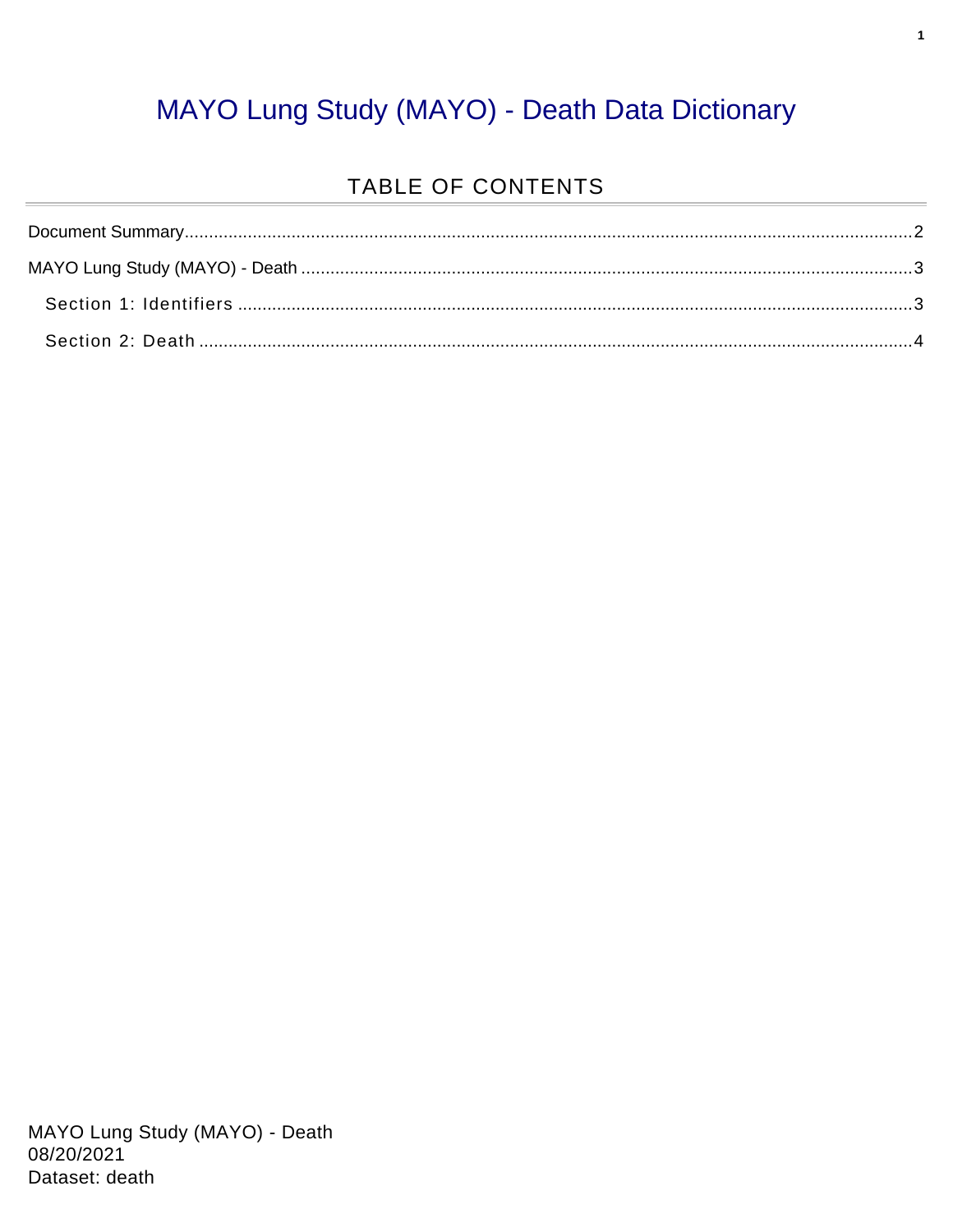### Document Summary

<span id="page-1-0"></span>

| Property           | Value                          |
|--------------------|--------------------------------|
| Document Title     | MAYO Lung Study (MAYO) - Death |
| Date Created       | 08/20/2021                     |
| <b>For Dataset</b> | death                          |
| Sections           | 2                              |
| Entries            | 62                             |
| Document Filename  | dictionary_death-08202021.rtf  |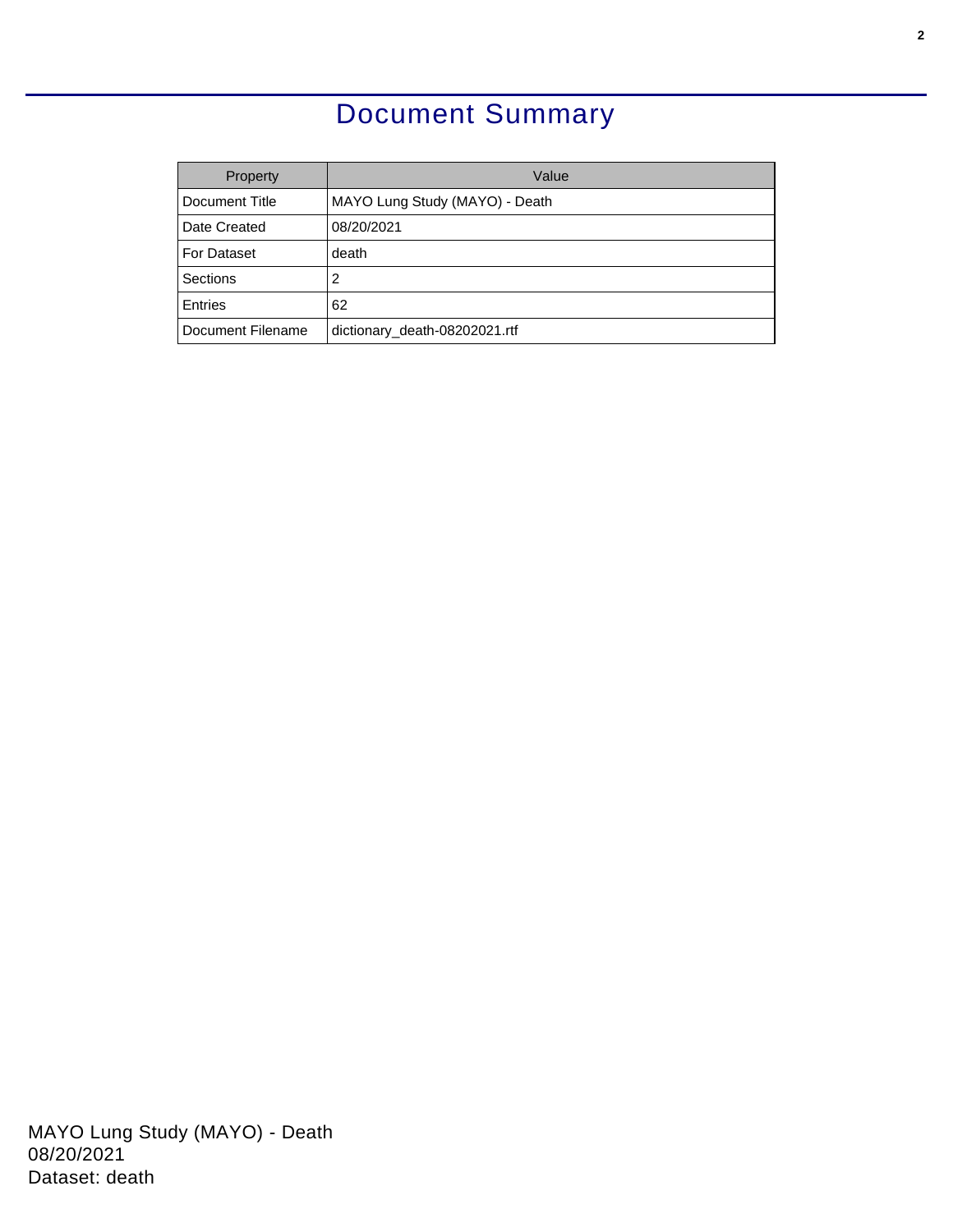# MAYO Lung Study (MAYO) - Death Section 1: Identifiers

<span id="page-2-1"></span><span id="page-2-0"></span>

| Variable   | _abel              | Description | Format Text |
|------------|--------------------|-------------|-------------|
| <b>PID</b> | Patient Identifier |             | Num         |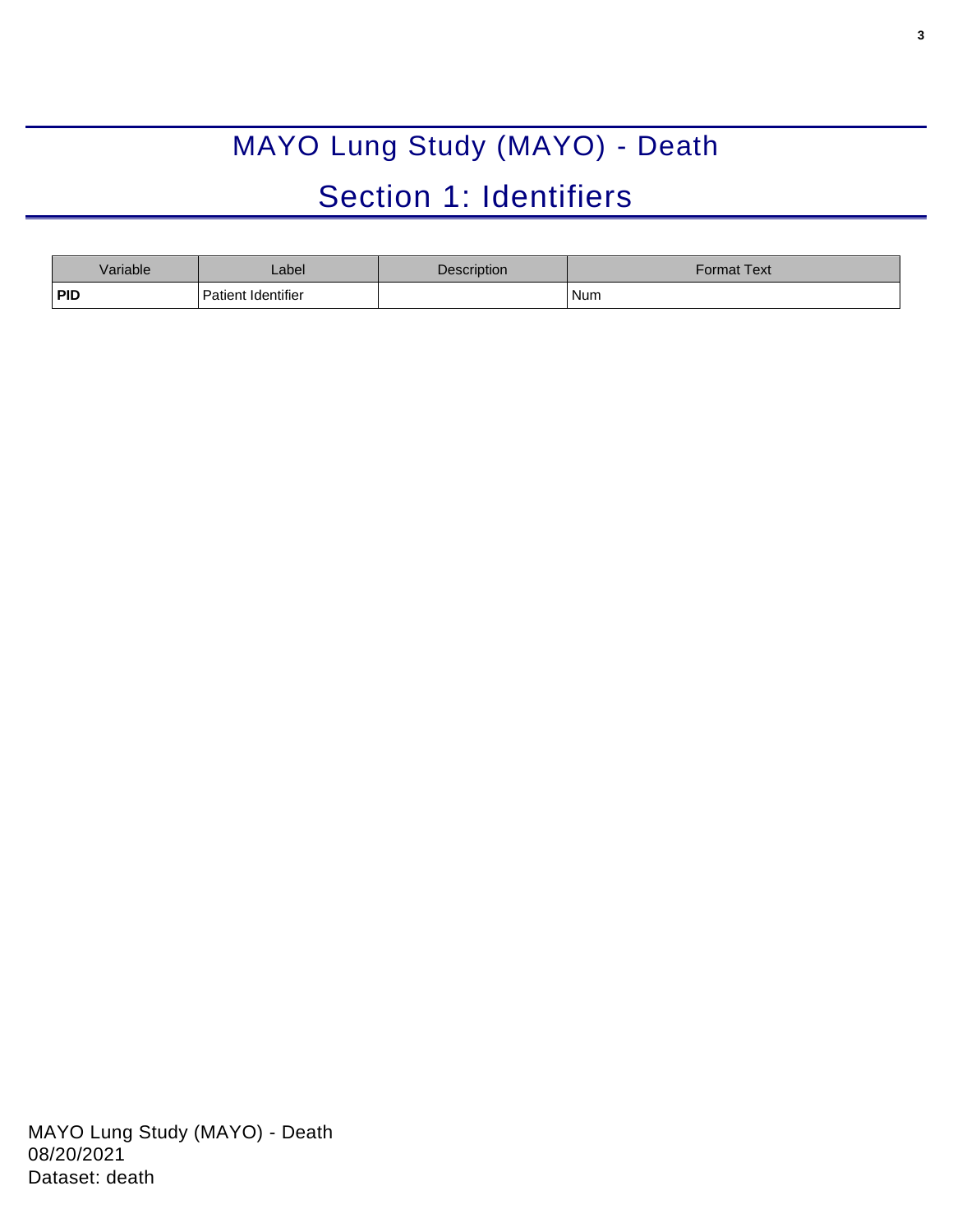## Section 2: Death

<span id="page-3-0"></span>

| Variable                       | Label                                                                              | Description | <b>Format Text</b>                                                               |
|--------------------------------|------------------------------------------------------------------------------------|-------------|----------------------------------------------------------------------------------|
| dth_age_at_death               | Age At Death                                                                       |             | Num                                                                              |
| dth_audited                    | <b>Audited Indicated</b>                                                           |             | $0 = "No"$<br>$1="Yes"$<br>9="Unknown"                                           |
| dth_autopsy                    | Autopsy Done                                                                       |             | $0 = "No"$<br>$1="Yes"$<br>2="Unknown"                                           |
| dth_cod_aortic_ane<br>urysm    | <b>Underlying Cause - Aortic</b><br>Aneurysm                                       |             | .M="Missing / Not Applicable"<br>1="Most important cause"<br>2="Any other cause" |
| dth_cod_arterioscle<br>rosis   | Underlying Cause -<br>Arteriosclerosis Obliterans                                  |             | .M="Missing / Not Applicable"<br>1="Most important cause"<br>2="Any other cause" |
| dth_cod_cerebrova<br>scular    | Underlying Cause -<br>Cerebrovascular Disease                                      |             | .M="Missing / Not Applicable"<br>1="Most important cause"<br>2="Any other cause" |
| dth_cod_chronic_o<br>bstr_lung | Underlying Cause -<br>Chronic Obstructive Lung<br>Disease - Respiratory<br>Failure |             | .M="Missing / Not Applicable"<br>1="Most important cause"<br>2="Any other cause" |
| dth_cod_cirrhosis              | Underlying Cause -<br>Cirrhosis Of<br>Liver(Alcoholic)                             |             | .M="Missing / Not Applicable"<br>1="Most important cause"<br>2="Any other cause" |
| dth_cod_congestive<br>card     | Underlying Cause -<br>Congestive Cardiac Failure                                   |             | .M="Missing / Not Applicable"<br>1="Most important cause"<br>2="Any other cause" |
| dth_cod_diabetes               | Underlying Cause -<br><b>Diabetes Mellitus</b>                                     |             | .M="Missing / Not Applicable"<br>1="Most important cause"<br>2="Any other cause" |
| dth_cod_ischemic               | Underlying Cause -<br><b>Ischemic Heart Disease</b>                                |             | M="Missing / Not Applicable"<br>1="Most important cause"<br>2="Any other cause"  |
| dth_cod_lung_cnc               | Underlying Cause - Lung<br>Cancer                                                  |             | .M="Missing / Not Applicable"<br>1="Most important cause"<br>2="Any other cause" |
| dth_cod_other                  | Underlying Cause - Other<br>Non-Cancer (State)                                     |             | .M="Missing / Not Applicable"<br>1="Most important cause"<br>2="Any other cause" |
| dth_cod_other_cnc              | Underlying Cause - Other<br>Cancer (State)                                         |             | .M="Missing / Not Applicable"<br>1="Most important cause"<br>2="Any other cause" |
| dth_cod_pneumoni<br>a          | Underlying Cause -<br>Pneumonia Or Other<br>Respiratory Infection                  |             | .M="Missing / Not Applicable"<br>1="Most important cause"<br>2="Any other cause" |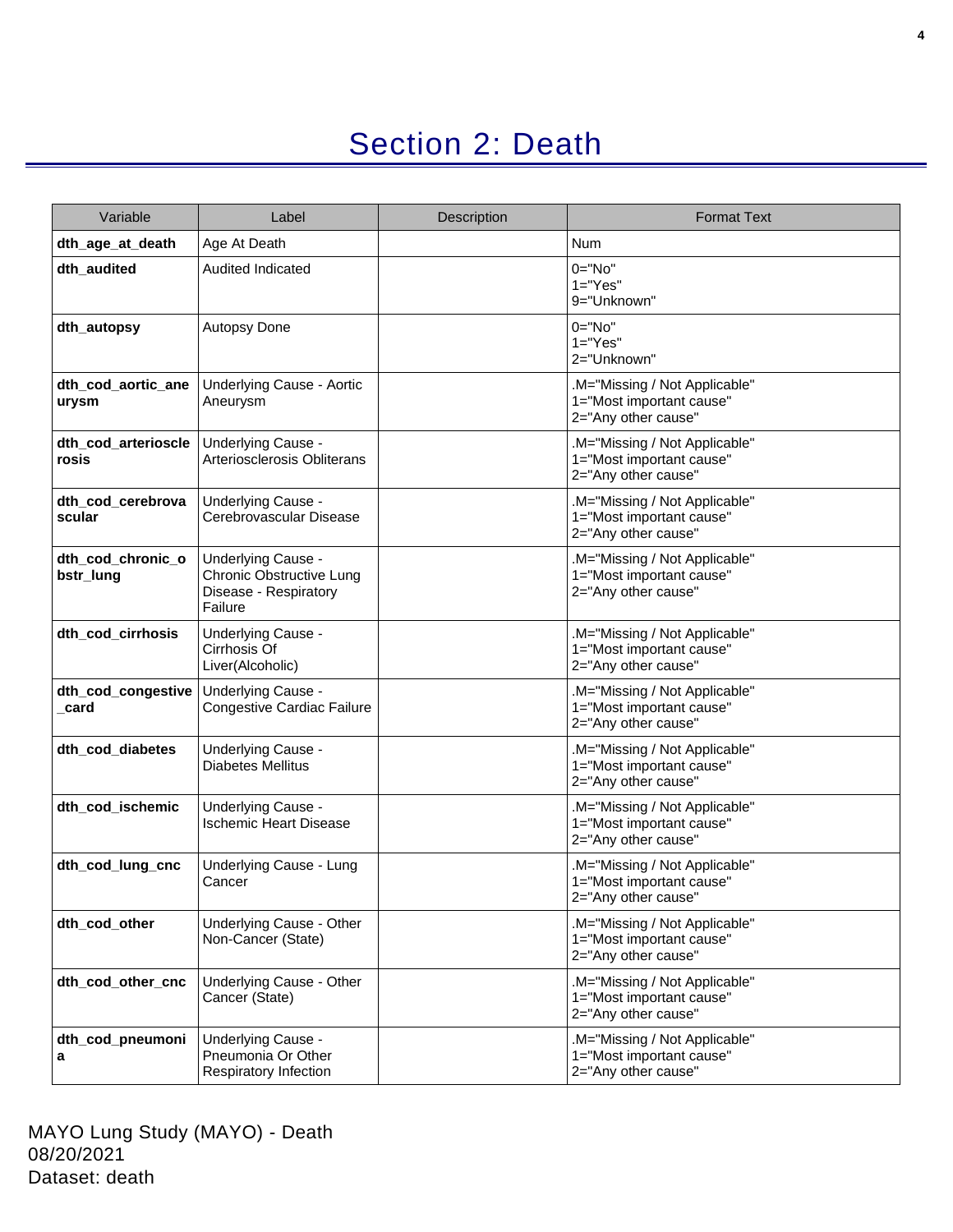| Variable                | Label                                                              | Description | <b>Format Text</b>                                                                                                                                                                                                                                                                                                |
|-------------------------|--------------------------------------------------------------------|-------------|-------------------------------------------------------------------------------------------------------------------------------------------------------------------------------------------------------------------------------------------------------------------------------------------------------------------|
| dth_cod_pumonary<br>emb | Underlying Cause -<br>Pulmonary Embolism Or<br>Infarction          |             | .M="Missing / Not Applicable"<br>1="Most important cause"<br>2="Any other cause"                                                                                                                                                                                                                                  |
| dth_cod_ulcer           | Underlying Cause - Peptic<br>Ulcer (Perforation Or GI<br>Bleeding) |             | .M="Missing / Not Applicable"<br>1="Most important cause"<br>2="Any other cause"                                                                                                                                                                                                                                  |
| dth_cod_unknown         | <b>Underlying Cause - Cause</b><br>Not Known                       |             | .M="Missing / Not Applicable"<br>1="Most important cause"<br>2="Any other cause"                                                                                                                                                                                                                                  |
| dth_cod_up_resp_c<br>nc | <b>Underlying Cause - Upper</b><br><b>Respiratory Cancer</b>       |             | .M="Missing / Not Applicable"<br>1="Most important cause"<br>2="Any other cause"                                                                                                                                                                                                                                  |
| dth_date                | Date Of Death                                                      |             | SAS date<br>.M="Missing"                                                                                                                                                                                                                                                                                          |
| dth_icda_most_imp       | ICDA Code - Most<br>Important                                      | n-nnn.n     | Char                                                                                                                                                                                                                                                                                                              |
| dth_icda_oth1-4         | Other ICDA Codes 1                                                 | n-nnn.n     | Char<br>" "="Missing / Not Applicable"                                                                                                                                                                                                                                                                            |
| dth_mort_audit_dat<br>е | Date Audited By Mortality<br><b>Review Board</b>                   |             | SAS date<br>.M="missing"                                                                                                                                                                                                                                                                                          |
| dth_mrb_cod_cat         | Mortality Review Board<br>Cause Of Death Category                  |             | .M="Missing / Not Applicable"<br>1="Death from primary lung cancer"<br>2="Death related to study-initiated procedures"<br>3="Death from other causes"<br>4="Undocumented Value"                                                                                                                                   |
| dth_mrb_cod_cnc         | <b>Mortality Review Board</b><br>Cause Of Death                    |             | .M="Missing / Not Applicable"<br>1="Never had lung cancer"<br>2="Lung cancer treated, no evidence of disease"<br>3="Lung cancer present or removed within 30 days<br>of death"<br>4="Lung cancer probable"<br>5="Cancer in thorax, primary unknown"<br>6="First lung cancer cured, second lung cancer<br>present" |
| dth_mrc_cod_cat         | <b>Mortality Review</b><br>Committee Cause Of<br>Death Category    |             | .M="Missing / Not Applicable"<br>1="Death from primary lung cancer"<br>2="Death related to study-initiated procedures"<br>3="Death from other causes"                                                                                                                                                             |
| dth_mrc_cod_cnc         | <b>Mortality Review</b><br>Committee Cause Of<br>Death             |             | .M="Missing / Not Applicable"<br>1="Never had lung cancer"<br>2="Lung cancer treated, no evidence of disease"<br>3="Lung cancer present or removed within 30 days<br>of death"<br>4="Lung cancer probable"<br>5="Cancer in thorax, primary unknown"<br>6="First lung cancer cured, second lung cancer<br>present" |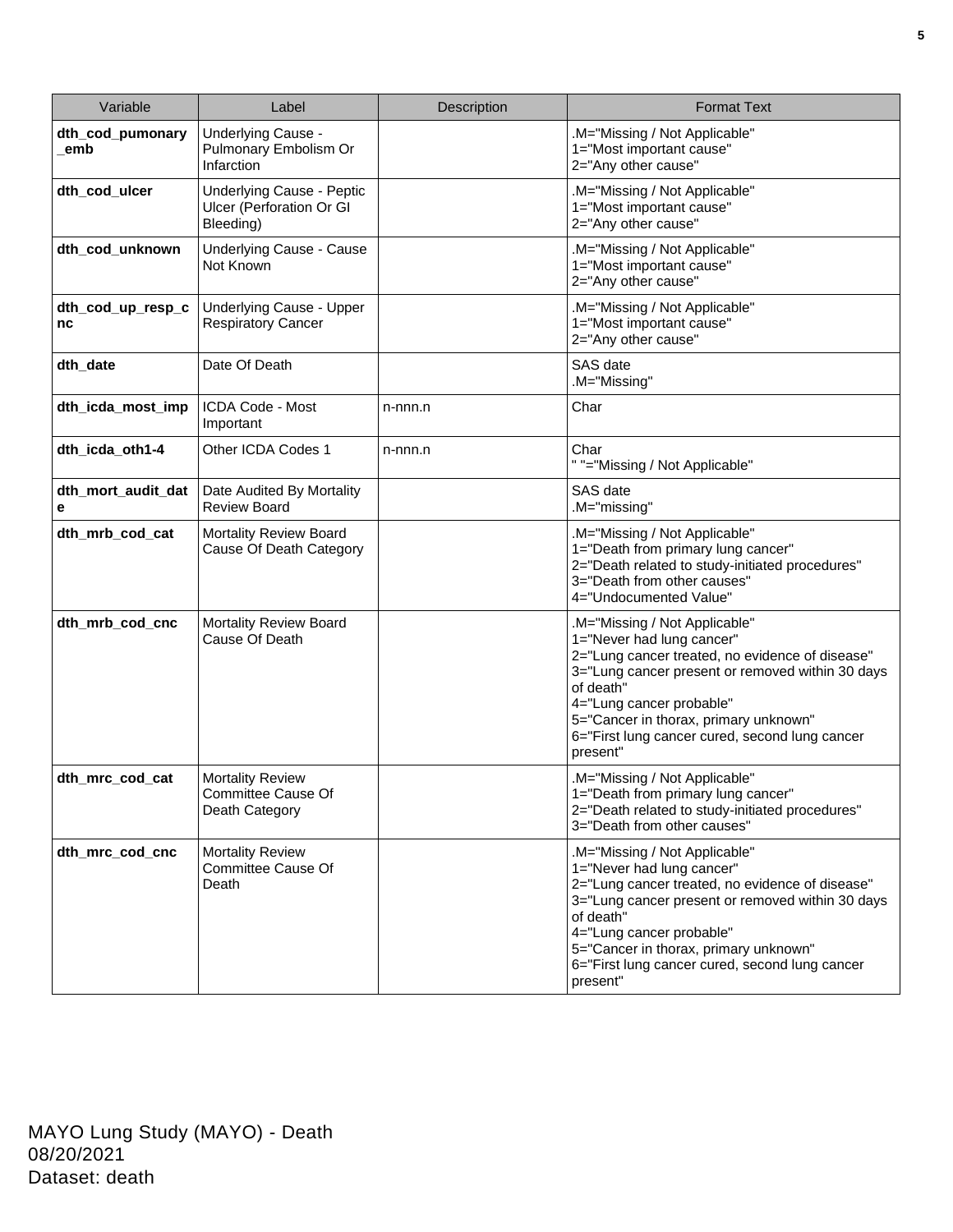| Variable                        | Label                                                                                                                                 | <b>Description</b> | <b>Format Text</b>                                                                                                                                                                    |
|---------------------------------|---------------------------------------------------------------------------------------------------------------------------------------|--------------------|---------------------------------------------------------------------------------------------------------------------------------------------------------------------------------------|
| dth_non_rand_type               | Non-Randomization Type                                                                                                                |                    | .M="Missing / Not Applicable"<br>$1 = "MD-P"$<br>$2="MD-C"$<br>$3 = "S - P"$<br>$4 = "S-C"$<br>5="Referred for localization"<br>6="Referred Post-op Lung"<br>7="Referred post-op URT" |
| dth_ppa_aortic_ane<br>urysm     | <b>Primary Physical</b><br>Assessment - Aortic<br>Aneurysm                                                                            |                    | .M="Missing / Not Applicable"<br>1="Most Important cause"<br>2="Any other cause"<br>8="Other occurred but did not contribute to death"                                                |
| dth_ppa_arterioscle<br>rosis    | <b>Primary Physical</b><br>Assessment -<br>Arteriosclerosis Obliterans                                                                |                    | .M="Missing / Not Applicable"<br>1="Most Important cause"<br>2="Any other cause"<br>8="Other occurred but did not contribute to death"                                                |
| dth_ppa_cause_unk               | <b>Primary Physical</b><br>Assessment - Cause Not<br>Known                                                                            |                    | M="Missing / Not Applicable"<br>1="Most Important cause"<br>2="Any other cause"<br>8="Other occurred but did not contribute to death"                                                 |
| dth_ppa_cerebrova<br>scular     | <b>Primary Physical</b><br>Assessment -<br>Cerebrovascular Disease                                                                    |                    | .M="Missing / Not Applicable"<br>1="Most Important cause"<br>2="Any other cause"<br>8="Other occurred but did not contribute to death"                                                |
| dth_ppa_chronic_o<br>bstr_lung  | <b>Primary Physical</b><br>Assessment - Chronic<br>Obstructive Lung Disease -<br><b>Respiratory Failure</b>                           |                    | .M="Missing / Not Applicable"<br>1="Most Important cause"<br>2="Any other cause"<br>8="Other occurred but did not contribute to death"                                                |
| dth_ppa_cirrhois                | <b>Primary Physical</b><br>Assessment - Cirrhosis Of<br>The Liver (Alcoholic)                                                         |                    | .M="Missing / Not Applicable"<br>1="Most Important cause"<br>2="Any other cause"<br>8="Other occurred but did not contribute to death"                                                |
| dth_ppa_congestive<br>card      | <b>Primary Physical</b><br>Assessment - Congestive<br>Cardiac Failure                                                                 |                    | .M="Missing / Not Applicable"<br>1="Most Important cause"<br>2="Any other cause"<br>8="Other occurred but did not contribute to death"                                                |
| dth_ppa_cured_lun<br>gca        | <b>Primary Physical</b><br>Assessment - Did Patient<br>Have A Cured Lung<br>Cancer                                                    |                    | $0="No"$<br>$1 = "Yes"$<br>2="Unknown"                                                                                                                                                |
| dth_ppa_dc_agree                | Physician's Assessment In<br><b>Agreement With Death</b><br>Certificate                                                               |                    | $0 = "No"$<br>$1 = "Yes"$<br>9="Unknown"                                                                                                                                              |
| dth ppa diabetes                | <b>Primary Physical</b><br>Assessment - Diabetes<br><b>Mellitus</b>                                                                   |                    | .M="Missing / Not Applicable"<br>1="Most Important cause"<br>2="Any other cause"<br>8="Other occurred but did not contribute to death"                                                |
| dth_ppa_dth_from_<br>study_proc | <b>Primary Physical</b><br>Assessment - Could Death<br>Have Occurred As A<br><b>Result Of Study Initiated</b><br>Procedure (Dx Or Rx) |                    | $0 = "No"$<br>$1="Yes"$<br>9="Unknown"                                                                                                                                                |
| dth_ppa_icda_most<br>_imp       | ICDA Code - Most<br><b>Important Cause</b>                                                                                            | n-nnn.n            | Char                                                                                                                                                                                  |

MAYO Lung Study (MAYO) - Death 08/20/2021 Dataset: death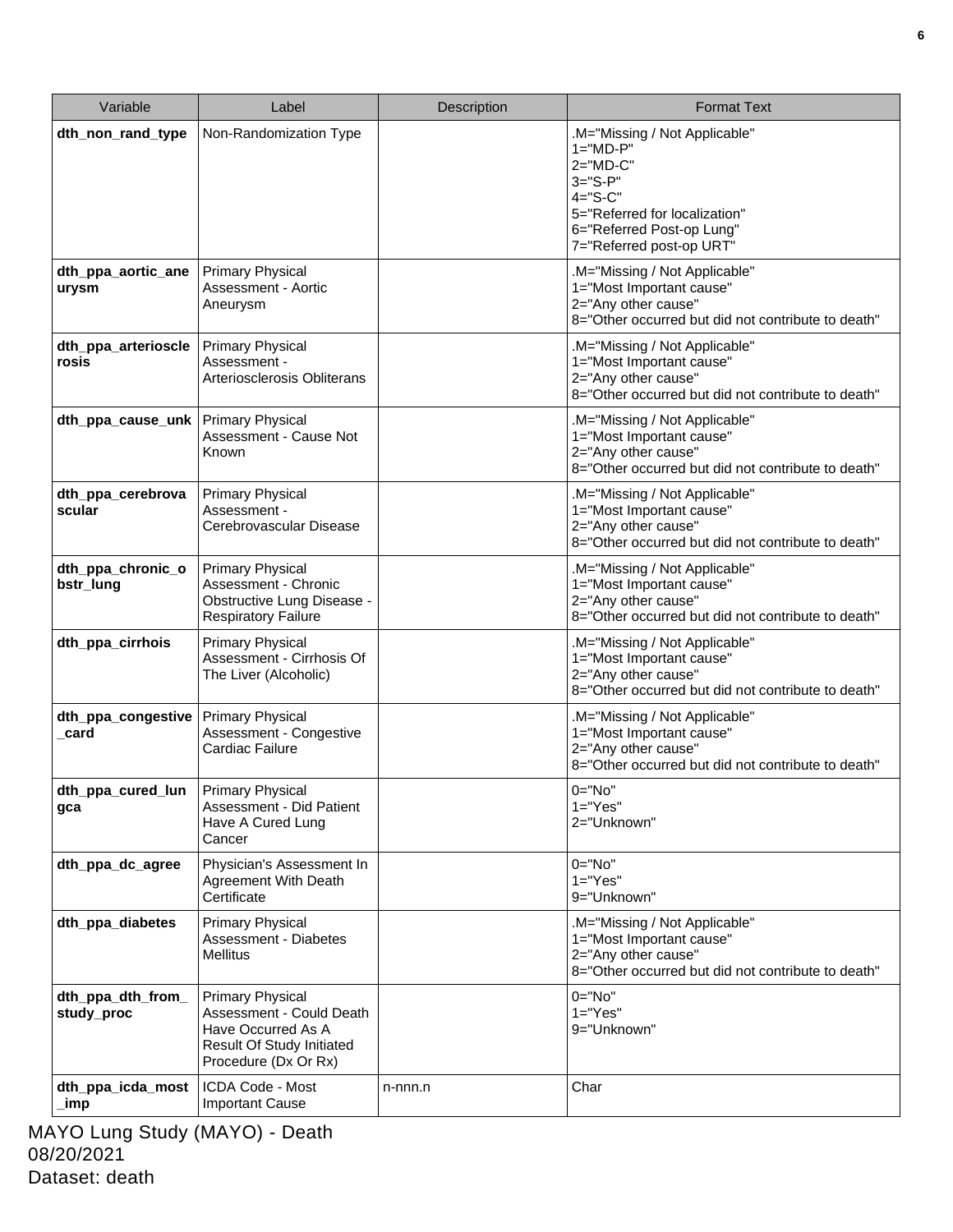| Variable                    | Label                                                                                               | Description | <b>Format Text</b>                                                                                                                     |
|-----------------------------|-----------------------------------------------------------------------------------------------------|-------------|----------------------------------------------------------------------------------------------------------------------------------------|
| dth_ppa_icda_oth1-<br>3     | ICDA Codes - Other 1                                                                                | n-nnn.n     | Char<br>" "="Missing / Not Applicable"                                                                                                 |
| dth_ppa_ischemic            | <b>Primary Physical</b><br>Assessment - Ischemic<br><b>Heart Disease</b>                            |             | .M="Missing / Not Applicable"<br>1="Most Important cause"<br>2="Any other cause"<br>8="Other occurred but did not contribute to death" |
| dth_ppa_lung_cnc_<br>30     | <b>Primary Physical</b><br>Assessment - Lung Cancer<br>(Present Or Removed In<br>Preceding 30 Days) |             | .M="Missing / Not Applicable"<br>1="Most Important cause"<br>2="Any other cause"<br>8="Other occurred but did not contribute to death" |
| dth_ppa_lung_cnc_<br>at_dth | <b>Primary Physical</b><br>Assessment - Primary<br><b>Cancer Present At Death</b>                   |             | $0 = "No"$<br>$1 = "Yes"$<br>2="Unknown (autopsy not done or data<br>incomplete)"                                                      |
| dth_ppa_lung_cnc_<br>prob   | <b>Primary Physical</b><br>Assessment - Lung Cancer<br>(Probable)                                   |             | .M="Missing / Not Applicable"<br>1="Most Important cause"<br>2="Any other cause"<br>8="Other occurred but did not contribute to death" |
| dth_ppa_mets_thor<br>ax     | <b>Primary Physical</b><br>Assessment - Metastatic<br>Cancer In Thorax, Primary<br>Site Unknown     |             | $0 = "No"$<br>$1 = "Yes"$<br>2="Unknown"                                                                                               |
| dth_ppa_other               | <b>Primary Physical</b><br>Assessment - Other<br>Non-Cancer (State)                                 |             | .M="Missing / Not Applicable"<br>1="Most Important cause"<br>2="Any other cause"<br>8="Other occurred but did not contribute to death" |
| dth_ppa_other_cnc           | <b>Primary Physical</b><br>Assessment - Other<br>Cancer (State)                                     |             | .M="Missing / Not Applicable"<br>1="Most Important cause"<br>2="Any other cause"<br>8="Other occurred but did not contribute to death" |
| dth_ppa_pneumoni<br>a       | <b>Primary Physical</b><br>Assessment - Pneumonia<br>Or Other Respiratory<br>Infection              |             | .M="Missing / Not Applicable"<br>1="Most Important cause"<br>2="Any other cause"<br>8="Other occurred but did not contribute to death" |
| dth_ppa_pulmonary<br>emb    | <b>Primary Physical</b><br>Assessment - Pulmonary<br>Embolism Or Infarction                         |             | M="Missing / Not Applicable"<br>1="Most Important cause"<br>2="Any other cause"<br>8="Other occurred but did not contribute to death"  |
| dth_ppa_site_larynx         | <b>Primary Physical</b><br><b>Assessment - Primary Site</b><br>- Larynx                             |             | M="Missing / Not Applicable"<br>$1 = "Yes"$                                                                                            |
| dth_ppa_site_lung           | <b>Primary Physical</b><br><b>Assessment - Primary Site</b><br>- Lung                               |             | .M="Missing / Not Applicable"<br>$1 = "Yes"$                                                                                           |
| dth ppa site other          | <b>Primary Physical</b><br><b>Assessment - Primary Site</b><br>- Other Site                         |             | .M="Missing / Not Applicable"<br>$1 = "Yes"$                                                                                           |
| dth_ppa_site_up_air         | <b>Primary Physical</b><br><b>Assessment - Primary Site</b><br>- Other Upper Airway                 |             | .M="Missing / Not Applicable"<br>$1 = "Yes"$                                                                                           |